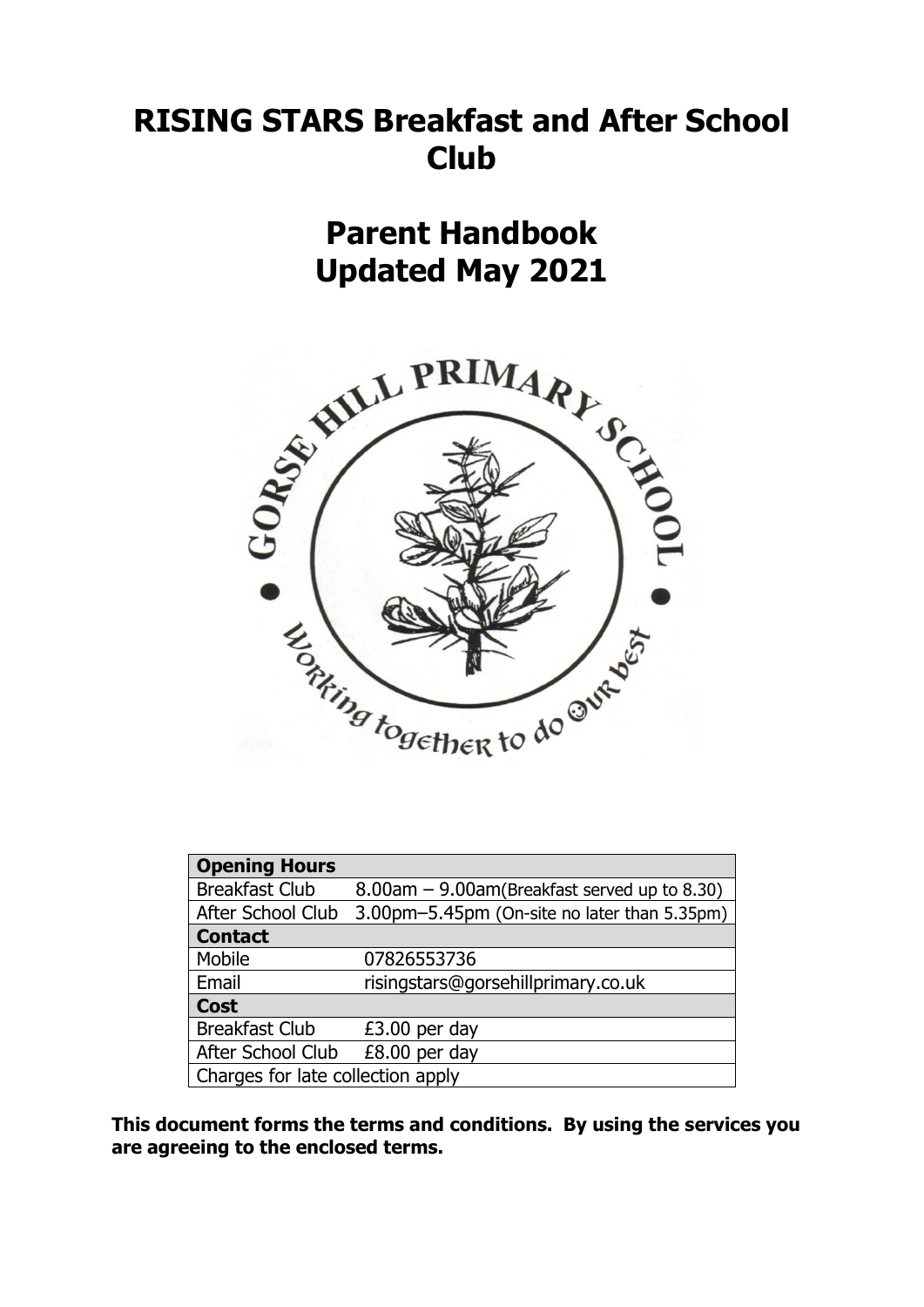# **Admissions criteria**

Places will be given firstly to those who require full time places then siblings and finally those who require less days.

### **Introduction**

Welcome to Gorse Hill Primary School's Rising Stars Breakfast and After School Club. The club will provide breakfast and after school sessions for children from Nursery to Year 6.

The Club will be an extension of the school and will reflect its aims and ethos.

Children will have the opportunity to relax, do homework, join in with age appropriate activities, play and have fun.

Parents will be able to relax in the knowledge that their children are safe and well cared for.

# **Availability**

#### Breakfast and After School Clubs

All clubs are open to children from Gorse Hill Primary School. There are limited places available each day, which is offered on a first come, first served basis. Age Range The club is open to children from Nursery to Y6

# **Bookings**

**Bookings are taken with 2 week's notice, providing places are available, by completion of a booking form a deposit of £50 per child**, payable by cash **and account topped up 4 weeks in advance.** This deposit will be returned on the leaving date, provided your account is clear.

Parents can book as far in advance as they wish (within the academic year) by using additional booking forms or speaking to a member of staff of the club.

Places are subject to availability in accordance with the appropriate staff/pupil ratios and health and safety requirements.

All forms are available on the school website. Bookings may be accepted on an adhoc basis for Rising Stars Breakfast and After School Club, subject to availability and advance payment.

#### **Late Bookings**

Late bookings can be made, subject to availability and advance payment. A  $£1.00$ surcharge per service is added to late bookings as follows:

- **•** Breakfast Club bookings made after 3pm the previous day  $£4.00$
- Afterschool Club bookings made after 1pm on the day of the sessions £9.00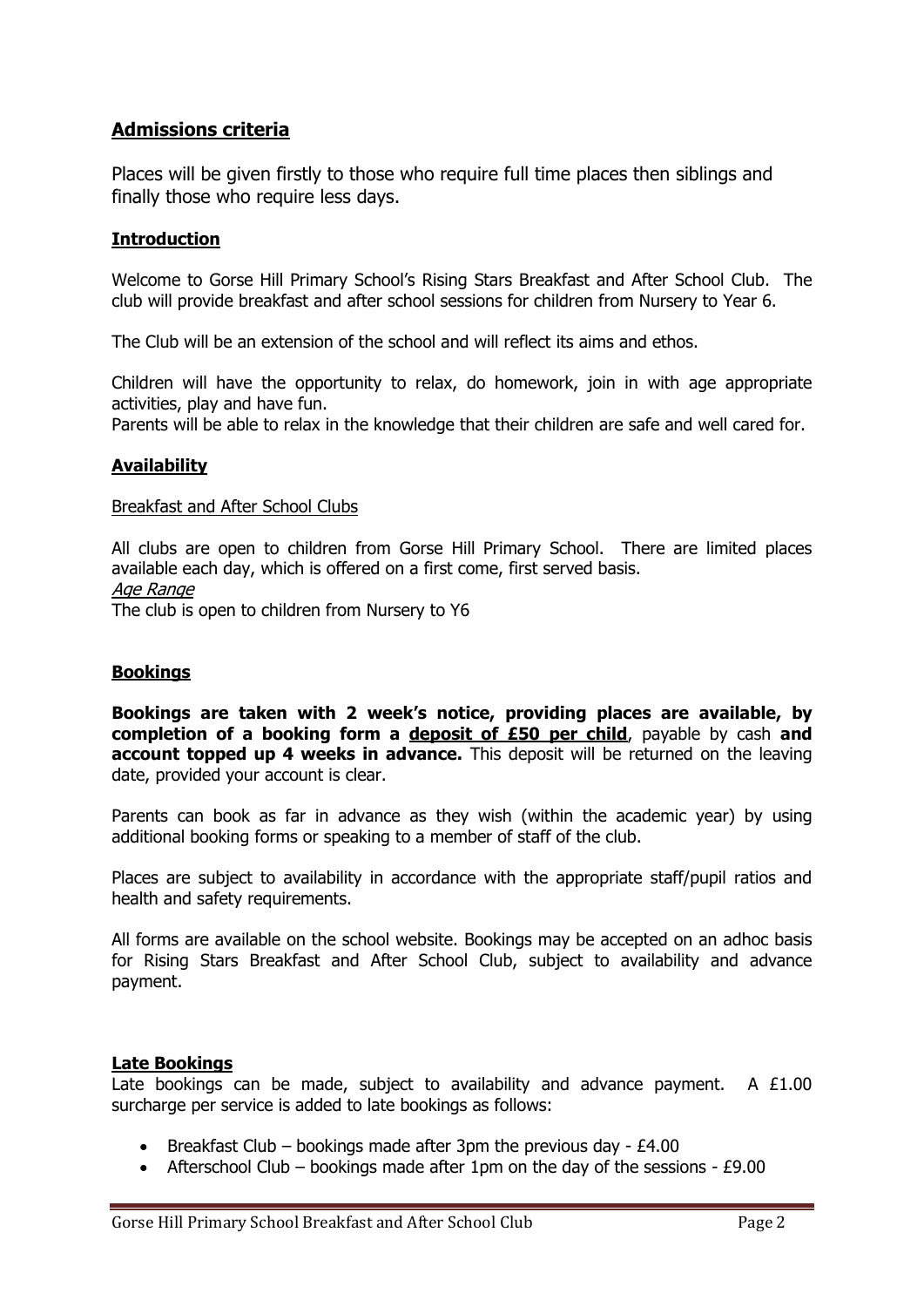One off places can be booked subject to availability and will be charged at the late booing fee price. For these places, cash is to be paid to a member of staff at the club, when either dropping off or collecting your child/children.

# **Changes and Cancellation**

### Breakfast, After school club

Cancellation can be made at any time but credit will only be offered if the required notice is given. To obtain a credit, contact must be received by 9am on the **working day before** the session being cancelled.

# **To completely cancel all sessions 4 week's notice needs to be given.**

Credits will not be offered in any other circumstance, including illness / holidays.

Credits will be offered in the form of another club session. The cash will not normally be refunded.

Changes to bookings may be accommodated at the discretion of the Rising Stars manager , subject to availability and the notice period listed above.

# **Payments**

Payments can be made by the following means:

- ParentPay (subject to minimum amounts)
- Bar coded letter available from the school office which can be used at any local pay point such as the Co-op on Portland Road
- Childcare Vouchers. Please ensure you check your balances and send one voucher payment per service (i.e. one for Breakfast, one for After School etc) with instructions on which service you would like the payment allocating to. **Please note we can not give refunds for unused vouchers. Parents are responsible for managing their balances and ensuring that their account credit is not too high at the point of their child ceasing use of the club.** We are registered with the following providers (if you have another provider please contact the office so we can register with them):

| <b>Company</b>                 | <b>Registration No</b> |  |
|--------------------------------|------------------------|--|
| Care4                          | 34126839               |  |
| Computershare                  | TBC                    |  |
| Cooperative                    | <b>TBC</b>             |  |
| Edenred (formerly Accor)       | <b>TBC</b>             |  |
| <b>Employers for Childcare</b> | Not required           |  |
| Fideliti                       | TBC                    |  |
| Kiddivouchers                  | TBC                    |  |
| Kids Unlimited (KU)            | <b>TBC</b>             |  |
| Vouchers4Kids                  | Not required           |  |
| You at Work                    | Use Ofsted No          |  |
| Ofsted Registration No         | 106321                 |  |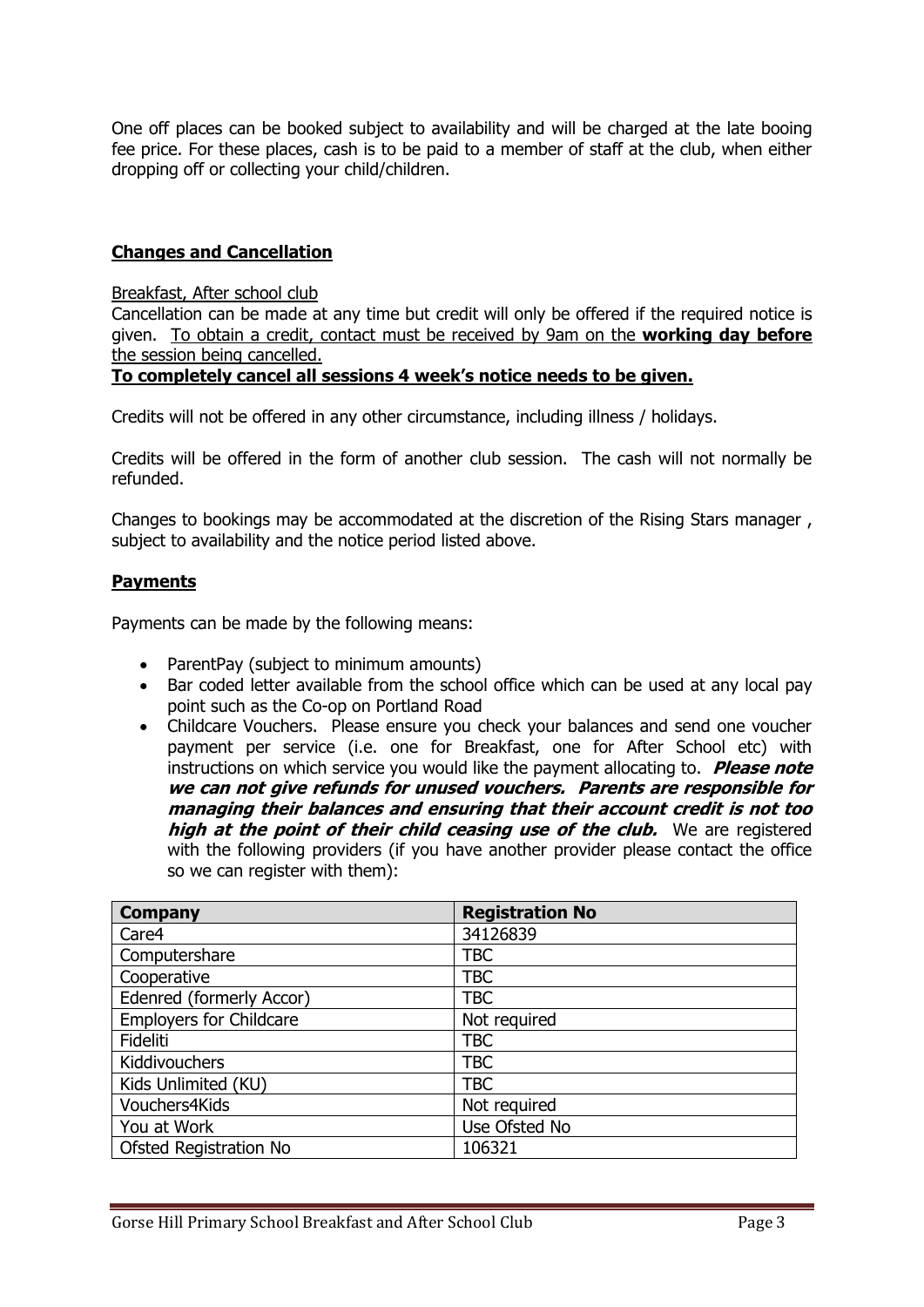# **Payment Deadlines**

Payments can be made at any time via ParentPay. There will be a minimum payment limit for online payments (this varies per service) due to the fees charged by ParentPay. All payments, including those made by childcare voucher will be logged in ParentPay. If you pay by childcare voucher you must email Mrs Nelson to [nnelson@gorsehillprimary.co.uk](mailto:nnelson@gorsehillprimary.co.uk) advising how much money need to be transferred to each account.

# **All services need to be paid at least 4 weeks in advance.**

At each club session your child's attendance will be entered into ParentPay which will debit your account by the appropriate amount.

No debt will be permitted on your account, all accounts will be checked at 8am on a Monday and if they are not in credit you will **NOT** be able to use the service.

The amendment of the payment system does not affect the cancellation and booking deadlines. These deadlines inform our staffing and resources planning. If your child does not arrive at the club or the correct notice has not been given, your account will still be debited via ParentPay as normal.

**Failure to keep your account in credit will result in your child/children place being withdrawn. This will affect the use of the service in the future.**

# **Please be aware you will be asked to clear your Breakfast/Afters school club accounts twice a year. This will be on 31st March and 15th July. If accounts are not at ZERO balance when requested your child/children`s place may withdraw.**

# **Emergency/Parent Contact Details**

Please complete the form in full on the reverse of the booking form to provide us with details and ensure you contact us if anything changes. The records for the club are separate to the school records so forms must still be completed.

# **Arrival/Pickup**

You will be required to provide a password for the purposes of pickup (on the booking form). This will be required for anyone picking your child up from after school club. If they are unable to provide the password, we will need to call you to confirm their identity and to obtain your permission.

# **Please note that cars must not park in the school carpark for any of the services. You must not drive into the school grounds at any time of the day.**

#### Breakfast Club

Breakfast Club opens at 8am.Parents will not be permitted on school premises before 7.55am.When you arrive to drop off your child, please use the Club phone number which is always displayed on the main entrance door. You need to bring your child into breakfast club and sign them in. Children are taken to the Nursery at 8.50 am and other children are sent to their classes at 8.50 am.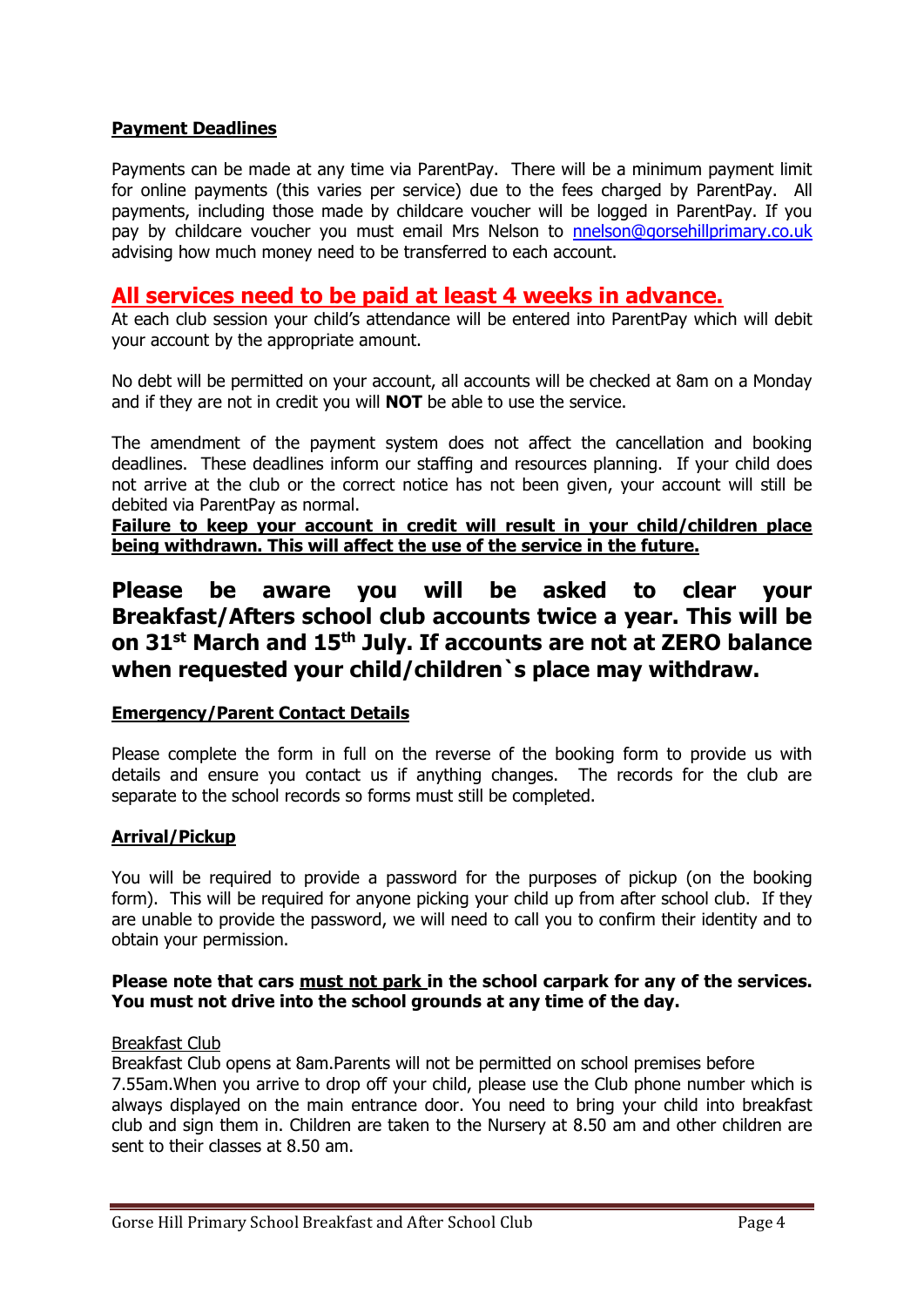### After School Club

Children in the Early Years and KS1 will be escorted to the club from their class. Children in KS2 will be sent from their class at the end of the day.

When you arrive to pick up your child, please use the Club mobile phone number which is always displayed on the main entrance door. You will be asked to sign your child out.

#### Late arrivals

Late arrivals can be accepted, but Breakfast will not be available after 8.30am and discounted prices are not offered.

#### **Collection**

**Parents are required to be on-site at 5.35 pm to be able to sign out and safely be off site by 5.45pm. If your child is picked up at the office, this will be recorded as a late pick up. More than 3 late pick- ups may result in your child`s place being withdrawn.** 

#### Late Collection

Late collection by parents incurs a cost to the school in staff overtime fees. Therefore charges may be applied for late collection as follows:

| 5.45pm to 6.00pm: | £10.00 | We very much hope that these |
|-------------------|--------|------------------------------|
| 6.00pm to 6.15pm: | £20.00 | will not be necessary.       |

If a child has not been collected from the After School Club, staff will use all the contact details provided and then emergency contact details to try to contact parents/ carers of the child. If no contact can be made with an adult named to be able to collect the child and Staff has not been notified of any exceptional circumstances, then social services will be informed that a child has been left in school.

If a child is collected late 3 times in a term, then the place will be withdrawn.

# **Meals/Menus**

Breakfast Breakfast is served until 8.30am

Children are offered a choice of items; they can have any one or all of the following:

- One bread item (e.g. crumpet, toast)
- A choice of cereals
- Water
- A piece of fruit

#### **Snacks**

Examples of afternoon snacks, some of which will be made and prepared by children:

- Fruit/dried fruit
- Crudités/humous/dips
- Pancakes with fruit
- Crackers
- Breadsticks
- Sandwiches on wholemeal bread
- Soup
- Yoghurt
- Pitta bread
- Spaghetti/pasta
- Pizza
- Beans